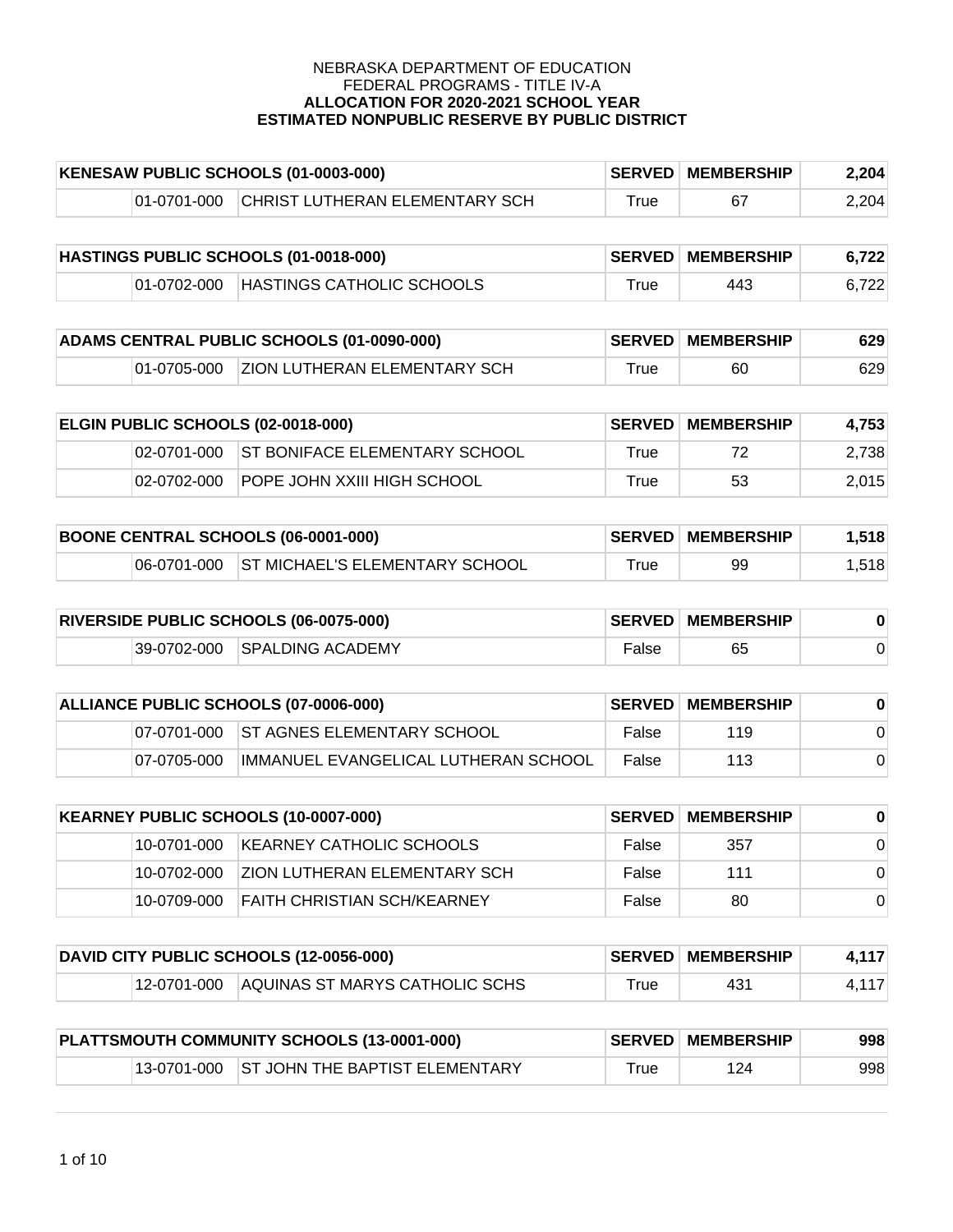| HARTINGTON NEWCASTLE PUBLIC SCHOOLS (14-0008-000) |             | <b>SERVED</b>                         | <b>MEMBERSHIP</b> | 2,899 |          |
|---------------------------------------------------|-------------|---------------------------------------|-------------------|-------|----------|
|                                                   | 14-0701-000 | <b>HOLY TRINITY ELEMENTARY SCHOOL</b> | True              | 140   | 2,899    |
|                                                   | 14-0702-000 | ICEDAR CATHOLIC HIGH SCHOOL           | False             | 180   | $\Omega$ |
|                                                   | 14-0703-000 | WEST CATHOLIC ELEMENTARY SCH          | False             | 14    | $\Omega$ |

| WYNOT PUBLIC SCHOOLS (14-0101-000) |  |                                          | <b>SERVED MEMBERSHIP</b> |    |  |
|------------------------------------|--|------------------------------------------|--------------------------|----|--|
|                                    |  | 14-0704-000 EAST CATHOLIC ELEMENTARY SCH | False                    | 45 |  |

| VALENTINE COMMUNITY SCHOOLS (16-0006-000) |  |                                          | <b>SERVED MEMBERSHIP</b> |    |  |
|-------------------------------------------|--|------------------------------------------|--------------------------|----|--|
|                                           |  | 16-0701-000 ZION LUTHERAN ELEMENTARY SCH | False                    | 20 |  |

| <b>SUTTON PUBLIC SCHOOLS (18-0002-000)</b> |             |                         | <b>SERVED MEMBERSHIP</b> |  |  |
|--------------------------------------------|-------------|-------------------------|--------------------------|--|--|
|                                            | 18-0701-000 | SUTTON CHRISTIAN SCHOOL | False                    |  |  |

| CLARKSON PUBLIC SCHOOLS (19-0058-000) |  |                                            | <b>SERVED MEMBERSHIP</b>    | 1,033 |       |
|---------------------------------------|--|--------------------------------------------|-----------------------------|-------|-------|
|                                       |  | 19-0703-000 ST JOHN NEUMANN ELEMENTARY SCH | $\mathsf{r}_{\mathsf{rue}}$ | 22    | 1,033 |

| HOWELLS-DODGE CONSOLIDATED SCHOOLS (19-0070-000) |             |                                          | <b>SERVED MEMBERSHIP</b> | 2,182 |       |
|--------------------------------------------------|-------------|------------------------------------------|--------------------------|-------|-------|
|                                                  | 19-0704-000 | <b>HOWELLS COMMUNITY CATHOLIC SCHOOL</b> | True                     | 42    | 1.273 |
|                                                  |             | 27-0704-000 ST WENCESLAUS ELEM SCHOOL    | True                     | 30    | 909   |

| <b>WEST POINT PUBLIC SCHOOLS (20-0001-000)</b> |             |                                                     | <b>SERVED MEMBERSHIP</b> | 3.936 |       |
|------------------------------------------------|-------------|-----------------------------------------------------|--------------------------|-------|-------|
|                                                |             | 20-0703-000 ST PAUL LUTHERAN ELEM SCHOOL            | True                     | 69    | 612   |
|                                                | 20-0710-000 | IGUARDIAN ANGELS CENTRAL CATHOLIC<br><b>SCHOOLS</b> | True                     | 375   | 3.324 |

| SO SIOUX CITY COMMUNITY SCHS (22-0011-000) |  |                                          | <b>SERVED MEMBERSHIP</b> | 2.578 |       |
|--------------------------------------------|--|------------------------------------------|--------------------------|-------|-------|
|                                            |  | 22-0701-000 ST MICHAEL ELEMENTARY SCHOOL | $\tau$ rue               | 150   | 2,578 |

| CHADRON PUBLIC SCHOOLS (23-0002-000) |              |                                     | <b>SERVED MEMBERSHIP</b> | $\bf{0}$ |          |
|--------------------------------------|--------------|-------------------------------------|--------------------------|----------|----------|
|                                      | 23-0701-000  | <b>PRAIRIE VIEW S D A SCHOOL</b>    | False                    | 2        | $\Omega$ |
|                                      | 23-0704-000  | <b>TRUNK BUTTE CHRISTIAN SCHOOL</b> | False                    |          | $\Omega$ |
|                                      | 23-0705-000  | <b>COLLEGE HEIGHTS ACADEMY</b>      | False                    |          | $\Omega$ |
|                                      | 123-0706-000 | GREAT FOUNDATIONS CHRISTIAN SCHOOL  | False                    | 14       | $\Omega$ |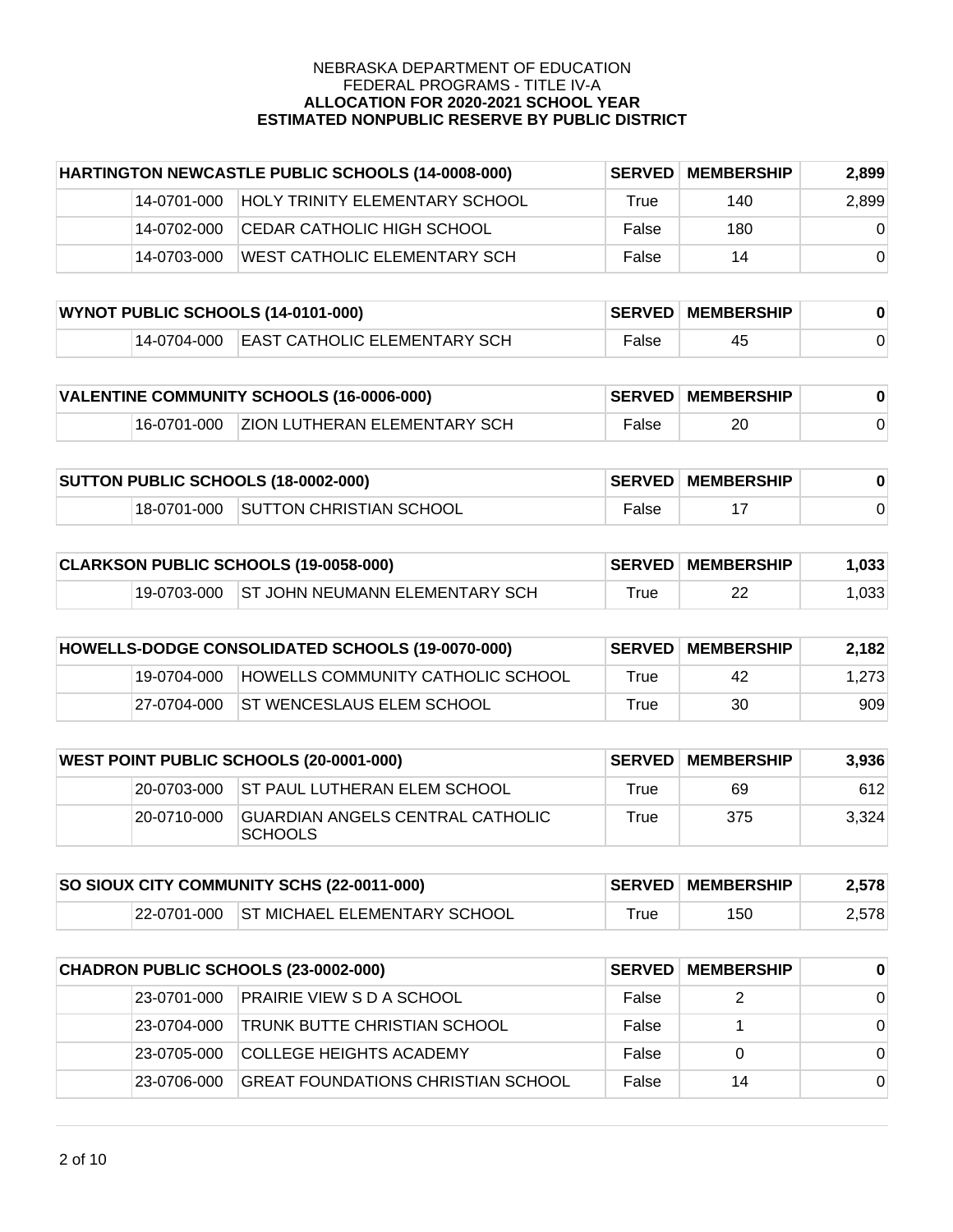| <b>FREMONT PUBLIC SCHOOLS (27-0001-000)</b> |             | <b>SERVED</b>                       | <b>MEMBERSHIP</b> | 7.871 |       |
|---------------------------------------------|-------------|-------------------------------------|-------------------|-------|-------|
|                                             | 27-0701-000 | IARCHBISHOP BERGAN SCHOOL           | True              | 179   | 2,472 |
|                                             | 27-0702-000 | TRINITY LUTHERAN ELEM SCHOOLS       | True              | 136   | 1.878 |
|                                             | 27-0706-000 | <b>ARCHBISHOP BERGAN ELEMENTARY</b> | True              | 255   | 3.521 |

| OMAHA PUBLIC SCHOOLS (28-0001-000) |                                       | <b>SERVED</b> | <b>MEMBERSHIP</b> | 260,142 |
|------------------------------------|---------------------------------------|---------------|-------------------|---------|
| 28-0702-000                        | <b>JESUIT ACADEMY</b>                 | True          | 75                | 2,094   |
| 28-0706-000                        | <b>BROWNELL TALBOT SCHOOLS</b>        | <b>True</b>   | 384               | 10,722  |
| 28-0707-000                        | PHOENIX ACADEMY DAY SCHOOL            | <b>True</b>   | 113               | 3,155   |
| 28-0709-000                        | ALL SAINTS CATHOLIC SCHOOL            | <b>True</b>   | 149               | 4,160   |
| 28-0716-000                        | <b>DUCHESNE ACADEMY</b>               | True          | 338               | 9,437   |
| 28-0718-000                        | <b>GETHSEMANE LUTHERAN ELEMENTARY</b> | <b>True</b>   | 70                | 1,954   |
| 28-0719-000                        | <b>GOOD SHEPHERD ELEMENTARY SCH</b>   | True          | 68                | 1,899   |
| 28-0720-000                        | <b>HOLY CROSS CATHOLIC SCHOOL</b>     | True          | 337               | 9,409   |
| 28-0722-000                        | HOLY NAME ELEMENTARY SCHOOL           | True          | 233               | 6,506   |
| 28-0725-000                        | MADONNA SCHOOL                        | <b>True</b>   | 22                | 614     |
| 28-0726-000                        | <b>MARIAN HIGH SCHOOL</b>             | <b>True</b>   | 691               | 19,294  |
| 28-0729-000                        | ST VINCENT DE PAUL ELEMENTARY         | <b>True</b>   | 754               | 21,053  |
| 28-0730-000                        | <b>MERCY HIGH SCHOOL</b>              | <b>True</b>   | 383               | 10,694  |
| 28-0736-000                        | OUR LADY OF LOURDES ELEM SCH          | <b>True</b>   | 285               | 7,958   |
| 28-0740-000                        | RONCALLI CATHOLIC HIGH SCHOOL         | True          | 332               | 9,270   |
| 28-0741-000                        | SACRED HEART ELEMENTARY SCHOOL        | <b>True</b>   | 150               | 4,188   |
| 28-0746-000                        | ST BERNARD ELEMENTARY SCHOOL          | True          | 165               | 4,607   |
| 28-0748-000                        | <b>ST CECILIA CATHEDRAL SCHOOL</b>    | <b>True</b>   | 283               | 7,902   |
| 28-0752-000                        | ST JAMES-SETON ELEMENTARY SCH         | True          | 400               | 11,168  |
| 28-0754-000                        | CONCORDIA LUTHERAN SCHOOLS OF OMAHA   | True          | 528               | 14,742  |
| 28-0755-000                        | ST MARGARET MARY ELEM SCHOOL          | True          | 533               | 14,882  |
| 28-0759-000                        | STS PETER & PAUL ELEM SCHOOL          | True          | 293               | 8,181   |
| 28-0760-000                        | ST PHILIP NERI ELEM SCHOOL            | <b>True</b>   | 134               | 3,741   |
| 28-0763-000                        | ST ROBERT BELLARMINE ELEM             | True          | 520               | 14,519  |
| 28-0765-000                        | ST THOMAS MORE ELEM SCHOOL            | True          | 372               | 10,387  |
| 28-0767-000                        | OMAHA CHRISTIAN ACADEMY               | <b>True</b>   | 249               | 6,952   |
| 28-0775-000                        | NELSON MANDELA ELEMENTARY             | True          | 250               | 6,980   |
| 28-0776-000                        | FRIEDEL JEWISH ACADEMY                | <b>True</b>   | 63                | 1,759   |
| 28-0787-000                        | THE DUAL LANGUAGE ACADEMY             | True          | 57                | 1,592   |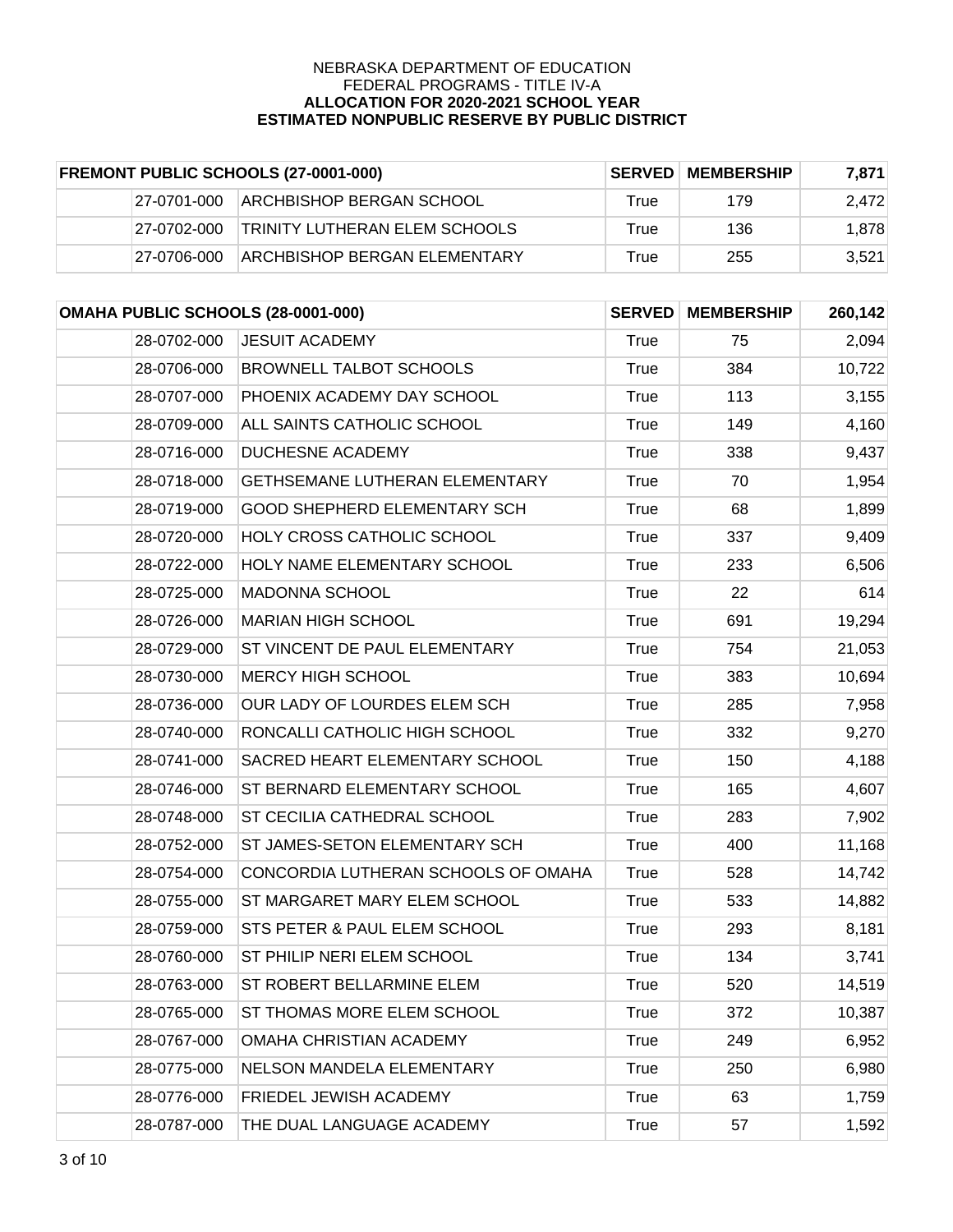| 28-0790-000  | MONTESSORI PARENT'S CO-OP     | True | 28  | 782    |
|--------------|-------------------------------|------|-----|--------|
| 28-0796-000  | <b>OMAHA STREET SCHOOL</b>    | True | 27  | 754    |
| 77-0702-000  | IST BERNADETTE ELEMENTARY SCH | True | 233 | 6,506  |
| 77-0703-000  | DANIEL J GROSS CATHOLIC HIGH  | True | 393 | 10,973 |
| 177-0713-000 | CORNERSTONE CHRISTIAN SCHOOLS | True | 405 | 11,308 |

| ELKHORN PUBLIC SCHOOLS (28-0010-000) |             | <b>SERVED</b>                         | <b>MEMBERSHIP</b> | 860 |     |
|--------------------------------------|-------------|---------------------------------------|-------------------|-----|-----|
|                                      | 28-0723-000 | <b>ST PATRICK'S CATHOLIC SCHOOL</b>   | True              | 669 | 616 |
|                                      | 28-0733-000 | MT MICHAEL BENEDICTINE H S            | True              | 238 | 219 |
|                                      | 28-0766-000 | ALLELUIA! KINDERGARTEN AND PRESCHOOLS | True              | 6   | -6  |
|                                      | 28-0782-000 | LA BELLA VITA MONTESSORI SCHOOL, LLC  | True              | 21  | 19  |

| MILLARD PUBLIC SCHOOLS (28-0017-000) |             | <b>SERVED</b>                     | <b>MEMBERSHIP</b> | 13,066 |       |
|--------------------------------------|-------------|-----------------------------------|-------------------|--------|-------|
|                                      | 28-0703-000 | <b>BOYS TOWN SCHOOLS</b>          | True              | 316    | 1,557 |
|                                      | 28-0708-000 | ST STEPHEN THE MARTYR SCHOOL      | True              | 556    | 2,739 |
|                                      | 28-0749-000 | <b>SKUTT CATHOLIC HIGH SCHOOL</b> | True              | 724    | 3,567 |
|                                      | 28-0780-000 | LIFEGATE CHRISTIAN SCHOOL         | True              | 319    | 1,572 |
|                                      | 28-0791-000 | <b>IST WENCESLAUS SCHOOL</b>      | True              | 737    | 3,631 |

| RALSTON PUBLIC SCHOOLS (28-0054-000) |  |                                         | <b>SERVED MEMBERSHIP</b> | 3.567 |       |
|--------------------------------------|--|-----------------------------------------|--------------------------|-------|-------|
|                                      |  | 28-0751-000 ST GERALD ELEMENTARY SCHOOL | ™rue                     | 347   | 3.567 |

| BENNINGTON PUBLIC SCHOOLS (28-0059-000) |  |                                   | <b>SERVED MEMBERSHIP</b> |  |  |
|-----------------------------------------|--|-----------------------------------|--------------------------|--|--|
|                                         |  | 28-0768-000 LEGACY PRIMARY SCHOOL | False                    |  |  |

| <b>WESTSIDE COMMUNITY SCHOOLS (28-0066-000)</b> |             | <b>SERVED</b>                       | <b>MEMBERSHIP</b> | 10,571 |       |
|-------------------------------------------------|-------------|-------------------------------------|-------------------|--------|-------|
|                                                 | 28-0711-000 | <b>CHILDREN'S ROOM</b>              | True              | 83     | 331   |
|                                                 | 28-0712-000 | CHRIST THE KING CATHOLIC SCH        | True              | 329    | 1,312 |
|                                                 | 28-0713-000 | <b>CREIGHTON PREPARATORY SCHOOL</b> | True              | 1006   | 4,013 |
|                                                 | 28-0727-000 | MARY OUR QUEEN ELEM SCHOOL          | True              | 494    | 1,971 |
|                                                 | 28-0728-000 | OMAHA MEMORIAL SCHOOL OF S D A      | True              | 29     | 116   |
|                                                 | 28-0753-000 | ST JOAN OF ARC ELEMENTARY SCH       | True              | 77     | 307   |
|                                                 | 28-0761-000 | ST PIUS X / ST LEO ELEMENTARY       | True              | 632    | 2,521 |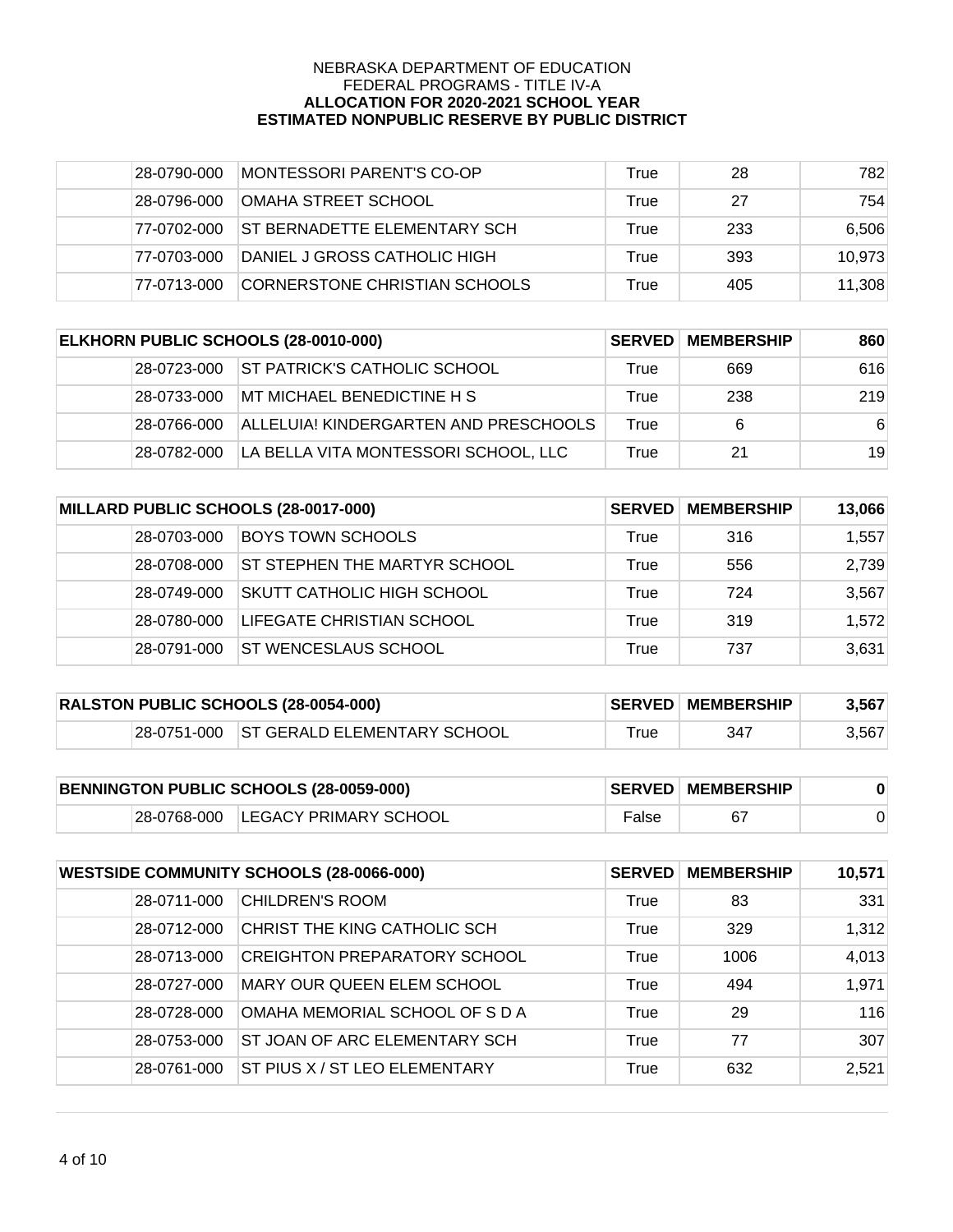| BEATRICE PUBLIC SCHOOLS (34-0015-000) |             |                                         | <b>SERVED MEMBERSHIP</b> | 1.904 |       |
|---------------------------------------|-------------|-----------------------------------------|--------------------------|-------|-------|
|                                       |             | 34-0701-000 ST JOSEPH ELEMENTARY SCHOOL | True                     | 69    | 842   |
|                                       | 34-0702-000 | <b>ST PAUL'S LUTHERAN ELEM SCHOOL</b>   | True                     | 87    | 1.062 |

| <b>GRAND ISLAND PUBLIC SCHOOLS (40-0002-000)</b> |             | <b>SERVED</b>                       | <b>MEMBERSHIP</b> | 7.394 |       |
|--------------------------------------------------|-------------|-------------------------------------|-------------------|-------|-------|
|                                                  | 40-0701-000 | CENTRAL CATHOLIC SCHOOLS            | True              | 271   | 4.174 |
|                                                  | 40-0704-000 | <b>TRINITY LUTHERAN ELEM SCHOOL</b> | True              | 141   | 2.172 |
|                                                  | 40-0705-000 | PLATTE VALLEY SDA ELEMENTARY SCHOOL | True              | 12    | 185   |
|                                                  | 40-0711-000 | HEARTLAND LUTHERAN HIGH SCHOOL      | True              | 56    | 863   |

| HAMPTON PUBLIC SCHOOL (41-0091-000) |             |                              | <b>SERVED MEMBERSHIP</b> | .379 |       |
|-------------------------------------|-------------|------------------------------|--------------------------|------|-------|
|                                     | 41-0702-000 | HAMPTON LUTHERAN ELEM SCHOOL | ™rue                     | 24   | .3791 |

| O'NEILL PUBLIC SCHOOLS (45-0007-000) |  |                               | <b>SERVED MEMBERSHIP</b> | 2,065 |       |
|--------------------------------------|--|-------------------------------|--------------------------|-------|-------|
|                                      |  | 45-0701-000 ST MARY'S SCHOOLS | $^{\mathsf{T}}$ rue      | 186   | 2,065 |

| <b>WEST HOLT PUBLIC SCHOOLS (45-0239-000)</b> |  |                                           | <b>SERVED MEMBERSHIP</b> |    |  |
|-----------------------------------------------|--|-------------------------------------------|--------------------------|----|--|
|                                               |  | 45-0703-000 ST JOSEPH'S ELEMENTARY SCHOOL | False                    | 40 |  |

| <b>CENTURA PUBLIC SCHOOLS (47-0100-000)</b> |             |                                | <b>SERVED MEMBERSHIP</b> |  |  |
|---------------------------------------------|-------------|--------------------------------|--------------------------|--|--|
|                                             | 40-0707-000 | NEW HOPE CHRISTIAN ELEM SCHOOL | False                    |  |  |

| TRI COUNTY PUBLIC SCHOOLS (48-0300-000) |  |                                            | <b>SERVED MEMBERSHIP</b> | 1.126 |      |
|-----------------------------------------|--|--------------------------------------------|--------------------------|-------|------|
|                                         |  | 48-0702-000 ST PAUL'S LUTHERAN ELEM SCHOOL | $\tau$ rue               |       | .126 |

| JOHNSON CO CENTRAL PUBLIC SCHS (49-0050-000) |  |                                         | <b>SERVED MEMBERSHIP</b> | 420 |     |
|----------------------------------------------|--|-----------------------------------------|--------------------------|-----|-----|
|                                              |  | 49-0702-000 ST ANDREW ELEMENTARY SCHOOL | True                     | 20  | 420 |

| OGALLALA PUBLIC SCHOOLS (51-0001-000) |             |                                        | <b>SERVED MEMBERSHIP</b> | 853 |     |
|---------------------------------------|-------------|----------------------------------------|--------------------------|-----|-----|
|                                       |             | 51-0701-000 ST LUKE ELEMENTARY SCHOOL  | True                     | 33  | 447 |
|                                       | 51-0702-000 | <b>IST PAUL'S LUTHERAN ELEM SCHOOL</b> | True                     | 30  | 406 |

| <b>CREIGHTON COMMUNITY PUBLIC SCHOOLS (54-0013-000)</b> |  |                                         | <b>SERVED MEMBERSHIP</b> |  |  |
|---------------------------------------------------------|--|-----------------------------------------|--------------------------|--|--|
|                                                         |  | 54-0701-000 ST LUDGER ELEMENTARY SCHOOL | False                    |  |  |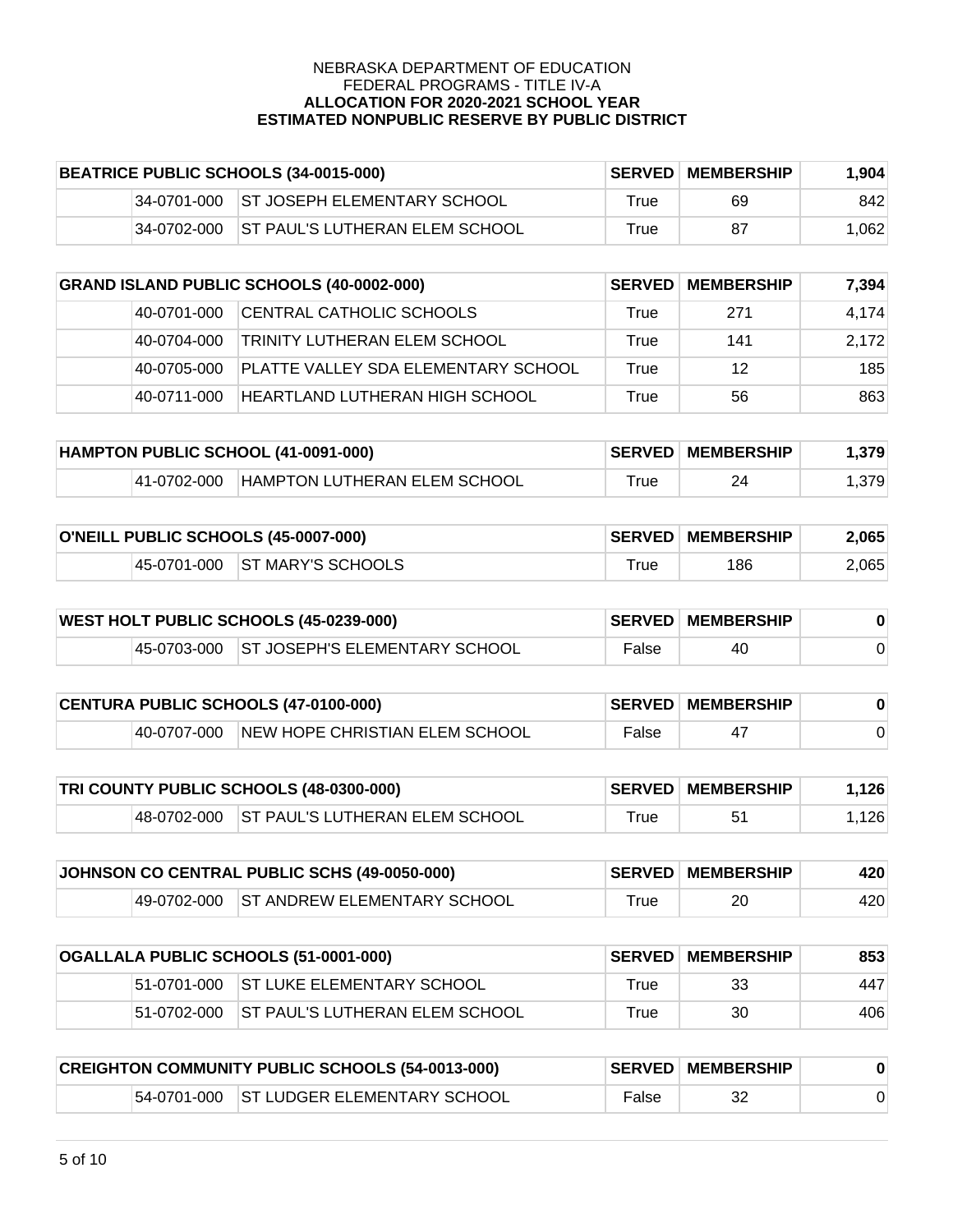| <b>CROFTON COMMUNITY SCHOOLS (54-0096-000)</b> |  |                                         | <b>SERVED MEMBERSHIP</b> | 2,238 |       |
|------------------------------------------------|--|-----------------------------------------|--------------------------|-------|-------|
|                                                |  | 54-0702-000 ST ROSE OF LIMA ELEM SCHOOL | ⊤rue                     |       | 2,238 |

| LINCOLN PUBLIC SCHOOLS (55-0001-000) |                                                  | <b>SERVED</b> | <b>MEMBERSHIP</b> | 66,174         |
|--------------------------------------|--------------------------------------------------|---------------|-------------------|----------------|
| 55-0701-000                          | BLESSED SACRAMENT CATHOLIC ELEM<br><b>SCHOOL</b> | True          | 184               | 2,056          |
| 55-0702-000                          | MESSIAH LUTHERAN ELEMENTARY SCHOOL               | True          | 131               | 1,464          |
| 55-0703-000                          | CATHEDRAL OF RISEN CHRIST ELEM                   | True          | 352               | 3,933          |
| 55-0704-000                          | LINCOLN CHRISTIAN SCHOOLS                        | True          | 639               | 7,139          |
| 55-0706-000                          | LINCOLN LUTHERAN MS/SR HIGH                      | True          | 295               | 3,296          |
| 55-0707-000                          | PIUS X HIGH SCHOOL                               | True          | 1193              | 13,328         |
| 55-0709-000                          | <b>COLLEGE VIEW ACADEMY</b>                      | True          | 220               | 2,458          |
| 55-0711-000                          | <b>GEORGE STONE ELEMENTARY S D A</b>             | False         | 27                | 0              |
| 55-0712-000                          | ST JOHN'S ELEMENTARY SCHOOL                      | True          | 375               | 4,189          |
| 55-0713-000                          | ST MARK ELEMENTARY SCHOOL                        | True          | 49                | 547            |
| 55-0715-000                          | ST PATRICK CATHOLIC SCHOOL                       | <b>True</b>   | 168               | 1,877          |
| 55-0716-000                          | ST TERESA ELEMENTARY SCHOOL                      | True          | 277               | 3,095          |
| 55-0717-000                          | TRINITY LUTHERAN ELEM SCHOOL                     | True          | 96                | 1,073          |
| 55-0719-000                          | ST JOSEPH'S CATHOLIC SCHOOL                      | <b>True</b>   | 463               | 5,173          |
| 55-0728-000                          | FAITH LUTHERAN SCHOOL                            | True          | 115               | 1,285          |
| 55-0734-000                          | TRINITY KINDERGARTEN PROGRAM                     | False         | 14                | $\overline{0}$ |
| 55-0745-000                          | CHILDREN'S CIRCLE MONTESSORI                     | False         | 9                 | $\Omega$       |
| 55-0753-000                          | ST PETER'S CATHOLIC SCHOOL                       | <b>True</b>   | 343               | 3,832          |
| 55-0754-000                          | CHILD VIEW MONTESSORI                            | False         | 8                 | $\overline{0}$ |
| 55-0755-000                          | PARKVIEW CHRISTIAN SCHOOLS                       | True          | 120               | 1,341          |
| 55-0758-000                          | NORTH AMERICAN MARTYRS SCHOOL                    | True          | 493               | 5,508          |
| 55-0762-000                          | GOOD SHEPHERD LUTHERAN SCHOOL                    | False         | 16                | $\Omega$       |
| 55-0764-000                          | CHRIST LINCOLN SCHOOLS                           | True          | 146               | 1,631          |
| 55-0766-000                          | ST MICHAEL CATHOLIC SCHOOL                       | <b>True</b>   | 264               | 2,949          |

|             | <b>WAVERLY SCHOOL DISTRICT 145 (55-0145-000)</b> |            | <b>SERVED MEMBERSHIP</b> | 86 |
|-------------|--------------------------------------------------|------------|--------------------------|----|
| 55-0720-000 | VILLA MARIE SCHOOL                               | $\tau$ rue |                          | 86 |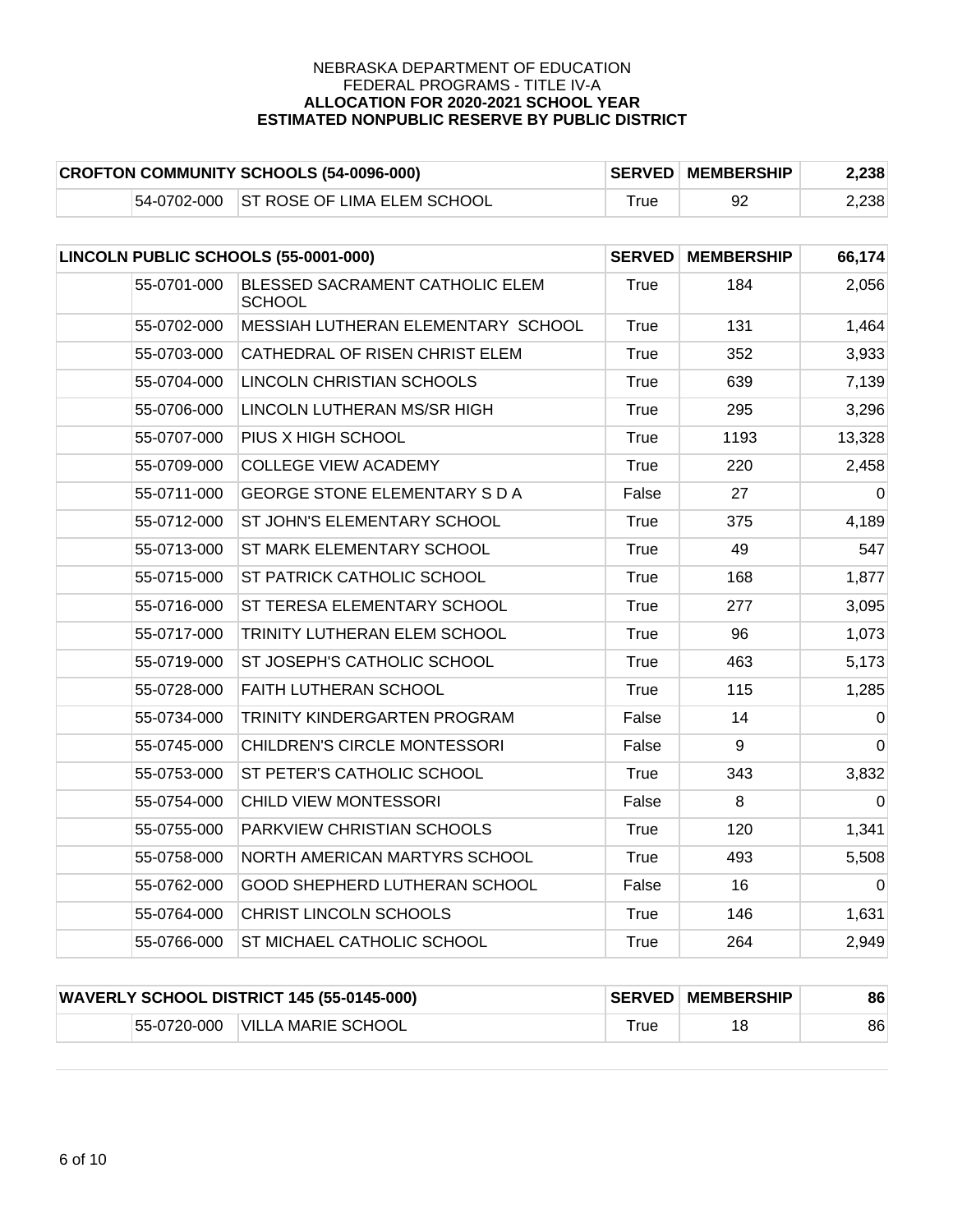|             | NORRIS SCHOOL DIST 160 (55-0160-000) |       | <b>SERVED MEMBERSHIP</b> |  |
|-------------|--------------------------------------|-------|--------------------------|--|
| 55-0743-000 | IPRAIRIE HILL LEARNING CENTER-       | False | 57                       |  |
| 55-0759-000 | BERNIKLAU ED SOLUTIONS TEAM          | False | 14                       |  |

|             | <b>NORTH PLATTE PUBLIC SCHOOLS (56-0001-000)</b> |      | <b>SERVED MEMBERSHIP</b> | 4.598 |
|-------------|--------------------------------------------------|------|--------------------------|-------|
| 56-0701-000 | <b>OUR REDEEMER LUTHERAN ELEM SCH</b>            | True | 33                       | 424   |
| 56-0702-000 | INORTH PLATTE CATHOLIC SCHOOLS                   | True | 325                      | 4.174 |

| <b>MADISON PUBLIC SCHOOLS (59-0001-000)</b> |             |                                 | <b>SERVED MEMBERSHIP</b> | 1.188 |     |
|---------------------------------------------|-------------|---------------------------------|--------------------------|-------|-----|
|                                             | 59-0702-000 | IST LEONARD'S ELEMENTARY SCHOOL | True                     | 30    | 548 |
|                                             | 59-0703-000 | TRINITY LUTHERAN ELEM SCHOOL    | True                     | 35    | 640 |

| <b>NORFOLK PUBLIC SCHOOLS (59-0002-000)</b> |             | <b>SERVED</b>                   | <b>MEMBERSHIP</b> | 10,879 |       |
|---------------------------------------------|-------------|---------------------------------|-------------------|--------|-------|
|                                             | 59-0704-000 | NORFOLK CATHOLIC SCHOOLS        | True              | 510    | 5,755 |
|                                             | 59-0706-000 | CHRIST LUTHERAN ELEM SCHOOL     | True              | 227    | 2,562 |
|                                             | 59-0707-000 | IST PAUL'S LUTHERAN ELEM SCHOOL | True              | 96     | 1,083 |
|                                             | 59-0714-000 | LUTHERAN HIGH NORTHEAST         | True              | 122    | 1,377 |
|                                             | 90-0701-000 | TRINITY LUTHERAN SCHOOLS        | True              | 9      | 102   |

| BATTLE CREEK PUBLIC SCHOOLS (59-0005-000) |  |                                          | <b>SERVED MEMBERSHIP</b> | 2,305 |       |
|-------------------------------------------|--|------------------------------------------|--------------------------|-------|-------|
|                                           |  | 59-0708-000 ST JOHN LUTHERAN ELEM SCHOOL | ⊤rue                     | 133   | 2,305 |

| CENTRAL CITY PUBLIC SCHOOLS (61-0004-000) |  |                                        | <b>SERVED MEMBERSHIP</b> |     |  |
|-------------------------------------------|--|----------------------------------------|--------------------------|-----|--|
|                                           |  | 61-0701-000 NEBRASKA CHRISTIAN SCHOOLS | False                    | 187 |  |

| NEBRASKA CITY PUBLIC SCHOOLS (66-0111-000) |             |                               | <b>SERVED MEMBERSHIP</b> | 3.457 |       |
|--------------------------------------------|-------------|-------------------------------|--------------------------|-------|-------|
|                                            | 66-0701-000 | NEBRASKA CITY LOURDES CENTRAL | True                     | 310   | 3.457 |

| HOLDREGE PUBLIC SCHOOLS (69-0044-000) |  |                                        | <b>SERVED MEMBERSHIP</b> |    |  |
|---------------------------------------|--|----------------------------------------|--------------------------|----|--|
|                                       |  | 69-0705-000 ALL SAINTS CATHOLIC SCHOOL | False                    | 32 |  |

| PIERCE PUBLIC SCHOOLS (70-0002-000) |             |                                      | <b>SERVED MEMBERSHIP</b> |    |  |
|-------------------------------------|-------------|--------------------------------------|--------------------------|----|--|
|                                     | 70-0701-000 | <b>IZION LUTHERAN ELEMENTARY SCH</b> | False                    | 90 |  |
|                                     | 70-0703-000 | IMMANUEL LUTHERAN ELEM SCH           | False                    | 14 |  |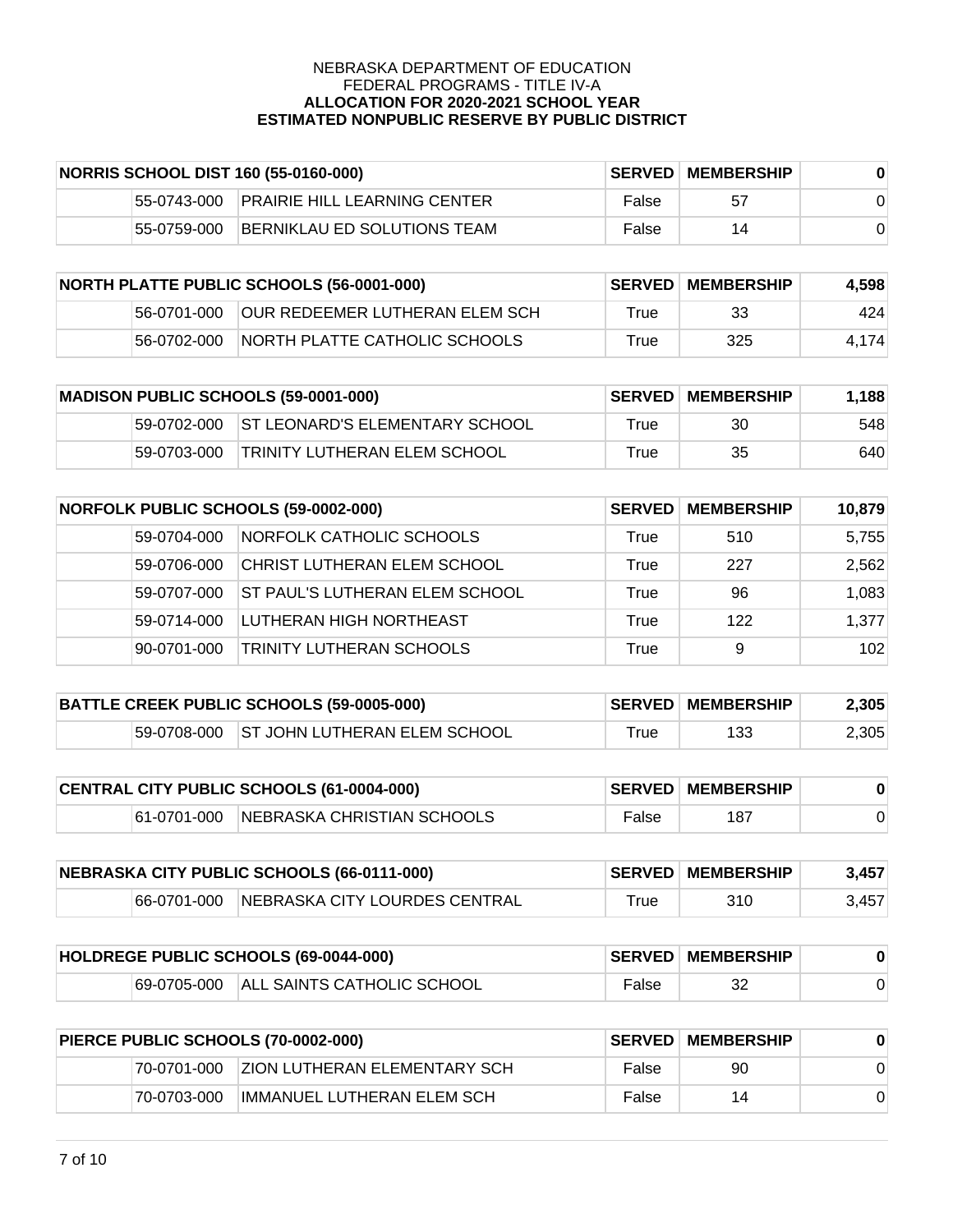| PLAINVIEW PUBLIC SCHOOLS (70-0005-000) |             |                                     | <b>SERVED MEMBERSHIP</b> |    |  |
|----------------------------------------|-------------|-------------------------------------|--------------------------|----|--|
|                                        | 70-0702-000 | <b>ZION LUTHERAN ELEMENTARY SCH</b> | False                    | 35 |  |

| <b>OSMOND COMMUNITY SCHOOLS (70-0542-000)</b> |  |                                       | <b>SERVED MEMBERSHIP</b> |  |  |
|-----------------------------------------------|--|---------------------------------------|--------------------------|--|--|
|                                               |  | 70-0705-000 ST MARY ELEMENTARY SCHOOL | False                    |  |  |

| COLUMBUS PUBLIC SCHOOLS (71-0001-000) |             | <b>SERVED</b>                       | <b>MEMBERSHIP</b> | 7,610 |       |
|---------------------------------------|-------------|-------------------------------------|-------------------|-------|-------|
|                                       | 71-0701-000 | IMMANUEL LUTHERAN ELEM SCHOOL       | True              | 158   | 1,193 |
|                                       | 71-0702-000 | <b>ST ANTHONY ELEMENTARY SCHOOL</b> | True              | 96    | 725   |
|                                       | 71-0703-000 | ST BONAVENTURE ELEM SCHOOL          | True              | 179   | 1,351 |
|                                       | 71-0704-000 | <b>ST ISIDORE ELEMENTARY SCHOOL</b> | True              | 202   | 1,525 |
|                                       | 71-0705-000 | <b>SCOTUS CENTRAL CATHOLIC</b>      | True              | 351   | 2,650 |
|                                       | 71-0712-000 | <b>COLUMBUS CHRISTIAN SCHOOL</b>    | True              | 22    | 166   |

| LAKEVIEW COMMUNITY SCHOOLS (71-0005-000) |             |                                          | <b>SERVED MEMBERSHIP</b> | 598 |     |
|------------------------------------------|-------------|------------------------------------------|--------------------------|-----|-----|
|                                          |             | 71-0710-000 ST JOHN LUTHERAN ELEM SCHOOL | True                     | 31  | 331 |
|                                          | 71-0711-000 | CHRIST LUTHERAN ELEMENTARY SCH           | True                     | 25  | 267 |

| HUMPHREY PUBLIC SCHOOLS (71-0067-000) |             |                                | <b>∣SERVED∣MEMBERSHIP</b> | 5.620 |       |
|---------------------------------------|-------------|--------------------------------|---------------------------|-------|-------|
|                                       | 71-0706-000 | <b>HOLY FAMILY SCHOOLS</b>     | True                      | 92    | 1.701 |
|                                       |             | 71-0708-000 ST FRANCIS SCHOOLS | True                      | 212   | 3.919 |

| <b>HIGH PLAINS COMMUNITY SCHOOLS (72-0075-000)</b> |             |                               | <b>SERVED MEMBERSHIP</b> | 535 |     |
|----------------------------------------------------|-------------|-------------------------------|--------------------------|-----|-----|
|                                                    | 41-0701-000 | IMMANUEL LUTHERAN ELEM SCHOOL | ⊺rue                     |     | 535 |

| MC COOK PUBLIC SCHOOLS (73-0017-000) |  |                                            | <b>SERVED MEMBERSHIP</b> |     |  |
|--------------------------------------|--|--------------------------------------------|--------------------------|-----|--|
|                                      |  | 73-0701-000 ST PATRICK'S ELEMENTARY SCHOOL | False                    | 128 |  |

|  | <b>FALLS CITY PUBLIC SCHOOLS (74-0056-000)</b> |       | <b>SERVED MEMBERSHIP</b> |  |
|--|------------------------------------------------|-------|--------------------------|--|
|  | 74-0702-000 SACRED HEART SCHOOLS               | False | 198                      |  |

| <b>CRETE PUBLIC SCHOOLS (76-0002-000)</b> |  |                                        | <b>SERVED MEMBERSHIP</b> | .378 |      |
|-------------------------------------------|--|----------------------------------------|--------------------------|------|------|
|                                           |  | 76-0701-000 ST JAMES ELEMENTARY SCHOOL | $\tau$ rue               | 84   | .378 |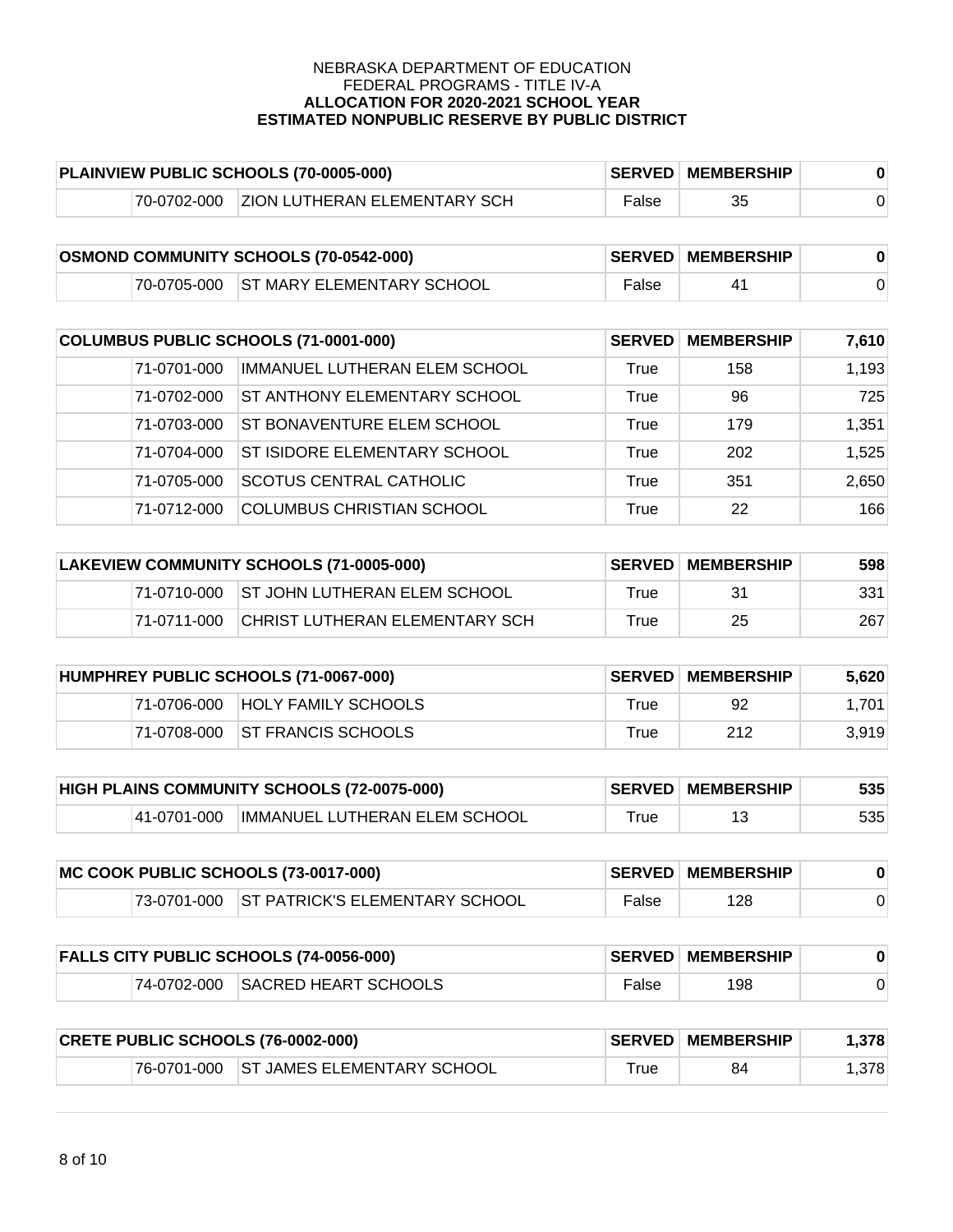| BELLEVUE PUBLIC SCHOOLS (77-0001-000) |             |                                    | <b>SERVED MEMBERSHIP</b> | 1.662 |          |
|---------------------------------------|-------------|------------------------------------|--------------------------|-------|----------|
|                                       | 77-0701-000 | <b>ST MARY ELEMENTARY SCHOOL</b>   | True                     | 170   | 958      |
|                                       | 77-0706-000 | IST MATTHEW THE EVANGELIST SCH     | True                     | 125   | 704      |
|                                       | 77-0721-000 | <b>OUEST FORWARD ACADEMY OMAHA</b> | False                    | 61    | $\Omega$ |

| PAPILLION LA VISTA COMMUNITY SCHOOLS (77-0027-000) |             |                                              | <b>SERVED MEMBERSHIP</b> | 1,114    |       |
|----------------------------------------------------|-------------|----------------------------------------------|--------------------------|----------|-------|
|                                                    |             | 77-0705-000 ST COLUMBKILLE ELEMENTARY SCH    | True                     | 510      | 1.114 |
|                                                    | 77-0720-000 | <b>PRIMROSE SCH OF LA VISTA-PRIVATE PREK</b> | False                    | $\Omega$ |       |

|             | <b>WAHOO PUBLIC SCHOOLS (78-0039-000)</b> |      | <b>SERVED MEMBERSHIP</b> | 3.740 |
|-------------|-------------------------------------------|------|--------------------------|-------|
| 78-0701-000 | <b>ST WENCESLAUS ELEMENTARY SCH</b>       | True | 272                      | 1,690 |
| 78-0702-000 | BISHOP NEUMANN HIGH SCHOOL                | True | 258                      | 1,603 |
| 78-0703-000 | <b>IST JOHN NEPOMUCENE ELEM SCHOOL</b>    | True | 72                       | 447   |

|              | SCOTTSBLUFF PUBLIC SCHOOLS (79-0032-000) |      | <b>SERVED MEMBERSHIP</b> | 3.284 |
|--------------|------------------------------------------|------|--------------------------|-------|
|              | 79-0702-000 IST AGNES ELEMENTARY SCHOOL  | True | 106                      | 2,012 |
| 79-0703-000  | VALLEY VIEW SDA CHRISITAN SCH            | True |                          | 38    |
| 179-0705-000 | COMMUNITY CHRISTIAN SCHOOLS              | True | 65                       | 1.234 |

|              | <b>SEWARD PUBLIC SCHOOLS (80-0009-000)</b> |      | <b>SERVED MEMBERSHIP</b> | 1.563 |
|--------------|--------------------------------------------|------|--------------------------|-------|
|              | 80-0701-000 ST JOHN LUTHERAN SCHOOL        | True | 178                      | 1,038 |
| 180-0703-000 | IOUR REDEEMER LUTHERAN ELEM SCH            | True | 41                       | 239   |
| 80-0710-000  | IST VINCENT DEPAUL CATHOLIC SCH            | True | 49                       | 286   |

|             | <b>CENTENNIAL PUBLIC SCHOOLS (80-0567-000)</b> | <b>SERVED</b> | <b>MEMBERSHIP</b> | 1.847 |
|-------------|------------------------------------------------|---------------|-------------------|-------|
|             | 180-0704-000 IST PAUL'S LUTHERAN ELEM SCHOOL   | False         | 75                |       |
| 93-0703-000 | INEBRASKA EV LUTHERAN SCHOOLS                  | True          | 92                | 1,847 |

| DESHLER PUBLIC SCHOOLS (85-0060-000) |                                          |       | <b>SERVED MEMBERSHIP</b> |  |
|--------------------------------------|------------------------------------------|-------|--------------------------|--|
|                                      | 85-0703-000 DESHLER LUTHERAN ELEM SCHOOL | False | 55                       |  |

| <b>WINNEBAGO PUBLIC SCHOOLS DISTRICT 17 (87-0017-000)</b> |                                            |      | <b>SERVED MEMBERSHIP</b> | 3,643 |
|-----------------------------------------------------------|--------------------------------------------|------|--------------------------|-------|
|                                                           | 87-0701-000 ST AUGUSTINE ELEMENTARY SCHOOL | True | 114                      | 3,643 |